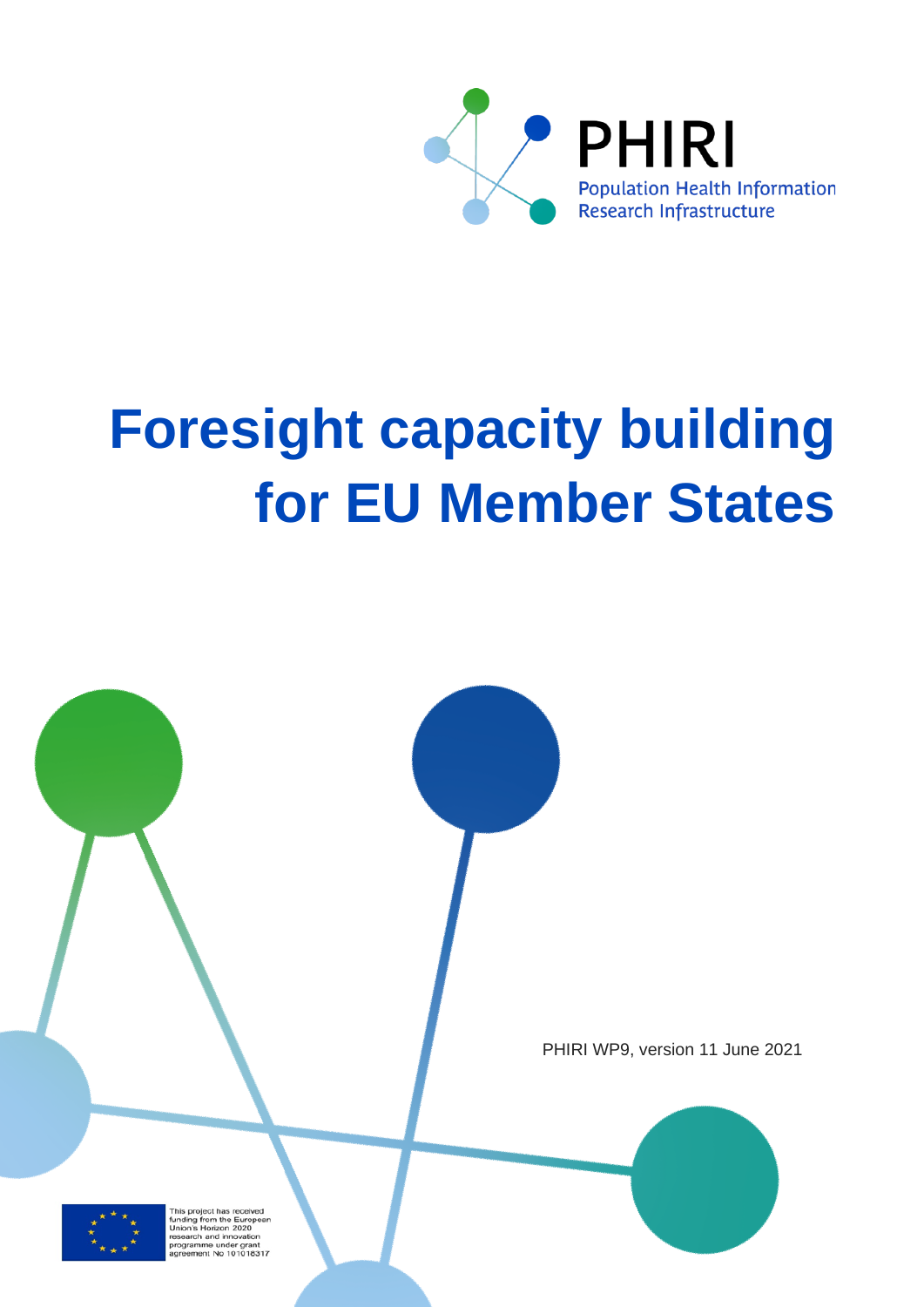## **Table of Contents**

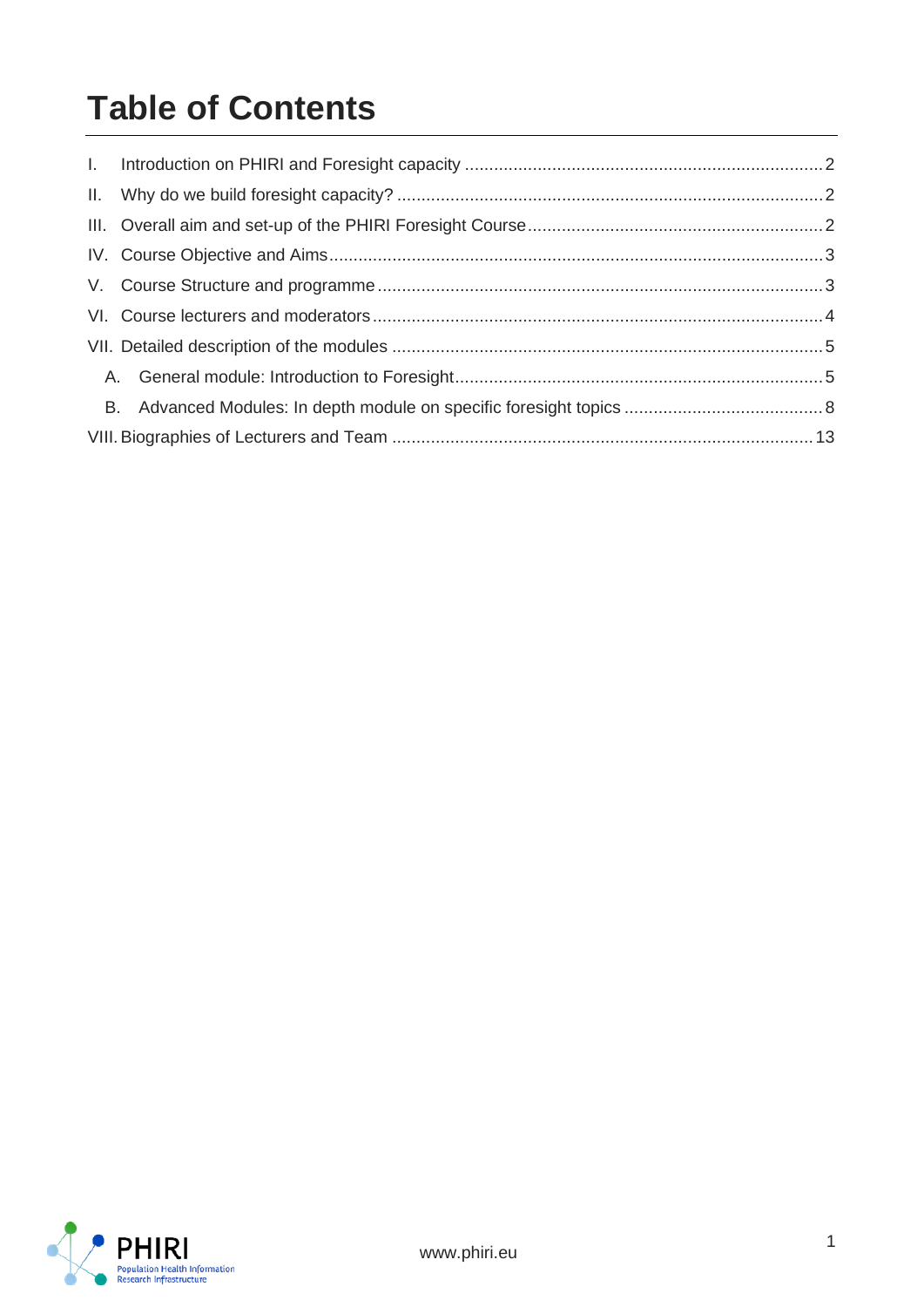## <span id="page-2-0"></span>**I. Introduction on PHIRI and Foresight capacity**

This Introduction course to Foresight Studies is part of the PHIRI project. PHIRI (Population Health Information Research Infrastructure) is the implementation of the research infrastructure on population health information to facilitate and generate the best available evidence for research on health and well-being of populations as impacted by COVID-19. PHIRI will allow for better coordinated European efforts across national and European stakeholders to generate the best COVID-19 population health knowledge. In doing so, PHIRI will lay the foundation to build a Distributed Infrastructure on Population Health (DIPoH) to be used to overcome future crises and ensuring the sustainability of the project. The intent is to support research across Europe in the identification, access, assessment and reuse of population health and non-health data as well as through capacity building, to underpin public health policy decisions. One of the goals of PHIRI is to engage countries in foresight studies, by for example building capacity on foresight and applying this within the Member States. PHIRI is a close collaboration with 41 partners across 30 countries over a period of 36 months starting in November 2020. The project is divided in 9 ambitious work packages with three transversal topics. PHIRI builds on the achievements of the BRIDGE Health and the Joint Action on Health Information (InfAct) projects. Foresight studies are part of WP9, which aims at promoting better preparedness, better planning with proper support of foresight tools, and the use of modelling to support short-term decision-making.

## <span id="page-2-1"></span>**II. Why do we build foresight capacity?**

Public Health Foresight Studies (PHFS) provide methodologically consistent insights into the most important societal challenges for public health and health care in a country or region. Foresight studies try to answer questions like:

- What are the most important future trends and developments regarding health and health care?
- Which scenarios for the future of public health and healthcare are plausible?
- What are expected to be the biggest population health challenges in the future?
- What could we do to target these challenges?

A better understanding of possible future developments and impacts are essential for policy makers to anticipate and possibly influence these trends. The current pandemic makes clear that Public Health Foresight Studies may be more necessary than ever to get a better understanding of possible (health) impacts of the current COVID-19 outbreak, e.g. changes in regular health care services delivery, in lifestyle and in socio-economic developments. This helps to prepare Europe for possible next pandemics.

### <span id="page-2-2"></span>**III. Overall aim and set-up of the PHIRI Foresight Capacity Building course**

Through the Foresight Capacity Building course, we aim to develop and provide foresight capacity for all European Member States. The goal of capacity building is directed at levelling the knowledge needed for performing foresight, reducing information inequalities and strengthening European data uniformity. A second aim is to improve collaboration within MS on foresight studies.

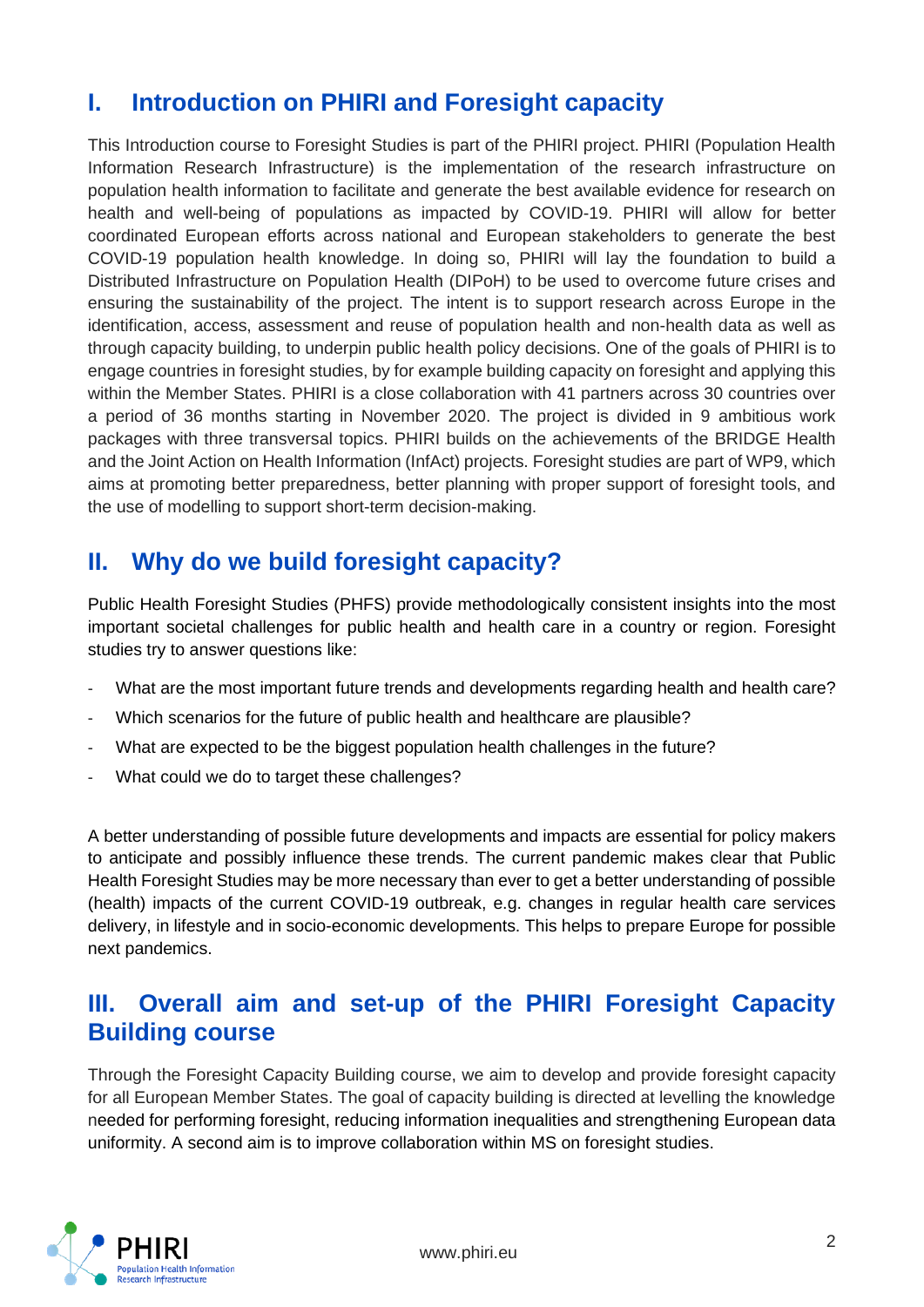## <span id="page-3-0"></span>**IV. Course Objective and Aims**

The course entitled "PHIRI Foresight capacity building" has the following objectives:

- To build capacity in Public Health Foresight across EU Member States by providing the necessary knowledge and tools.
- To provide a solid basis for interested participants to plan and carry out their own foresight study in their country.
- At the end of the course, participants should be able to:
	- o Understand the different methods used in foresight studies
	- o Understand what Public Health Foresight entails and how can it be applied
	- o Recognize the data, resources, and other considerations necessary to carry out foresight studies
	- o Have more in-depth understanding of selected facets of doing a foresight study, such involving stakeholders, as knowledge translation and data & analysis.
	- o Prepare and take the first steps towards planning scenarios in their countries.

## <span id="page-3-1"></span>**V. Course Structure and programme**

The course consists of three parts, a general introduction module, a set of advanced modules, and a module supporting participants to start with a foresight study in their own country (see figure below). The sessions for the introduction module took place in March and April and are meant for various researchers and policy makers from the EU Member States who want to learn about foresight. The advanced modules will take place in May, June, and September and are offered to all participants of the introduction module. This whole course will enable and engage MS to develop scenarios, which is also part of the PHIRI project. The content of the advanced modules is based on a survey that has been done in March and on the feedback received after each session. The final module revises the capacity build in all modules, and will focus on how the acquired foresight capacity can be used to initiate a foresight study.

| <b>General module</b>                                                      | <b>Advanced modules</b>  |                                                                          |                         |                             |
|----------------------------------------------------------------------------|--------------------------|--------------------------------------------------------------------------|-------------------------|-----------------------------|
| Module 1:<br>General module                                                | Module 2<br>(Advanced)   | Module 3<br>(Advanced)                                                   | Module 4<br>(Advanced)  | Module 5:<br>Closing module |
| March 25 <sup>th</sup><br>April 15 <sup>th</sup><br>April 22 <sup>nd</sup> | May $20th$<br>May $25th$ | June 25 <sup>th</sup><br>$\bullet$<br>June 29 <sup>th</sup><br>$\bullet$ | September<br>(date tbd) | October<br>(date tbd)       |

#### *Timetable with overview of the modules:*

The course will take place online. We apply a minimum attendance of around 5-10 persons, for pedagogic reasons the maximum is between 30 and 40. The general course might have a higher attendance than the advanced courses, which are more in-depth, and where we also aim at somewhat smaller groups to work with.

The course has a self-learning character. We will record all sessions and the videos and background materials will be made available through the PHIRI website.

Participants of all sessions will be asked to fill out an evaluation form to provide their feedback in order to fine-tune the content of the next modules.

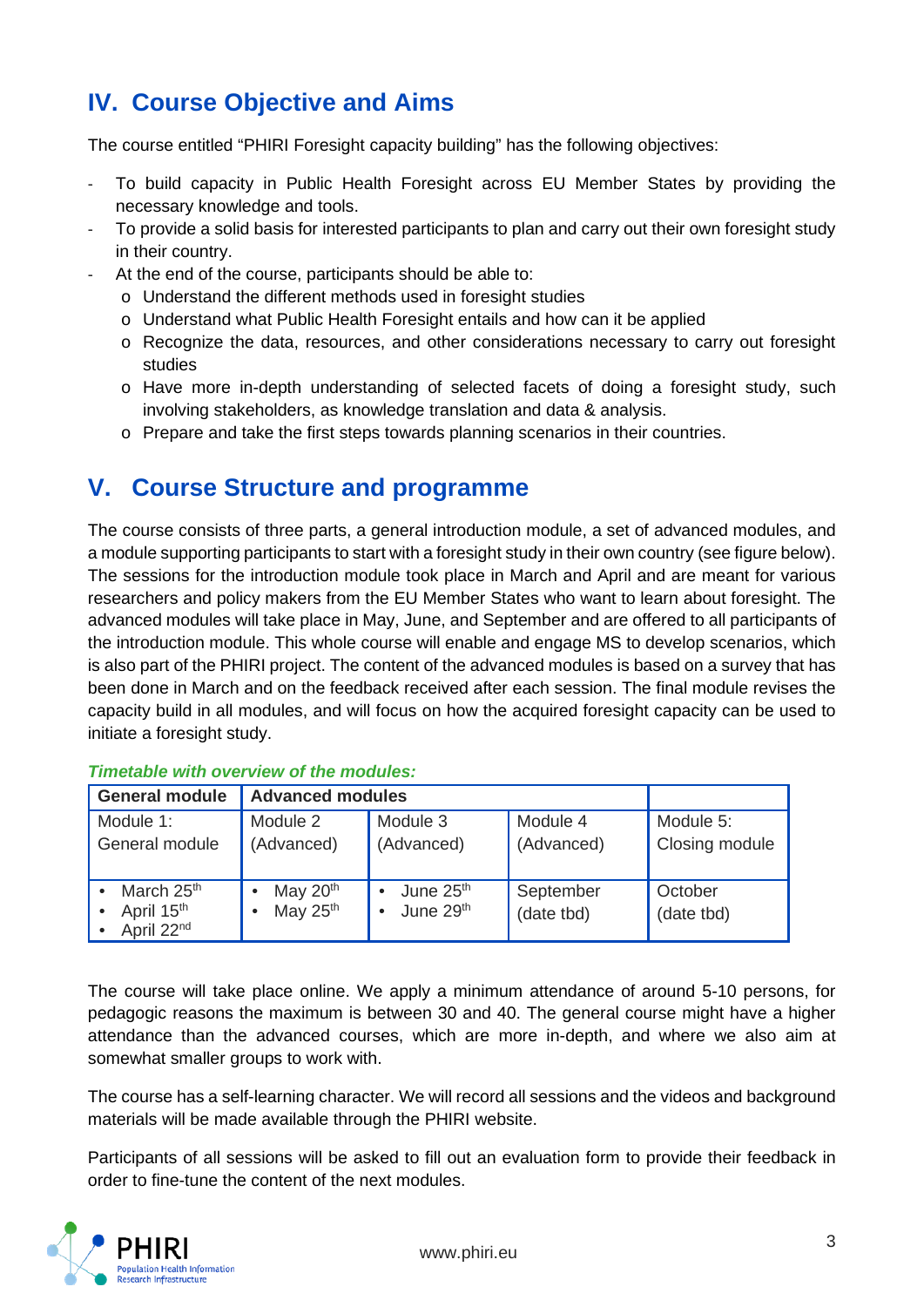The below figure shows the general course structure.



## <span id="page-4-0"></span>**VI. Course lecturers and moderators**

For the general module we have lectures from three different countries, the Netherlands, Portugal and Belgium. The lecturers have a long experience in foresight and are capable to explain all aspects of doing a foresight study. See section 'biographies of lecturers' for detailed information on the lecturers.

For the advanced module, we aim to have contributions from other organizations as well (for example, from policy makers who have used or are planning to use foresight studies). Details about the lecturers for the advanced module will be provided through the PHIRI website.

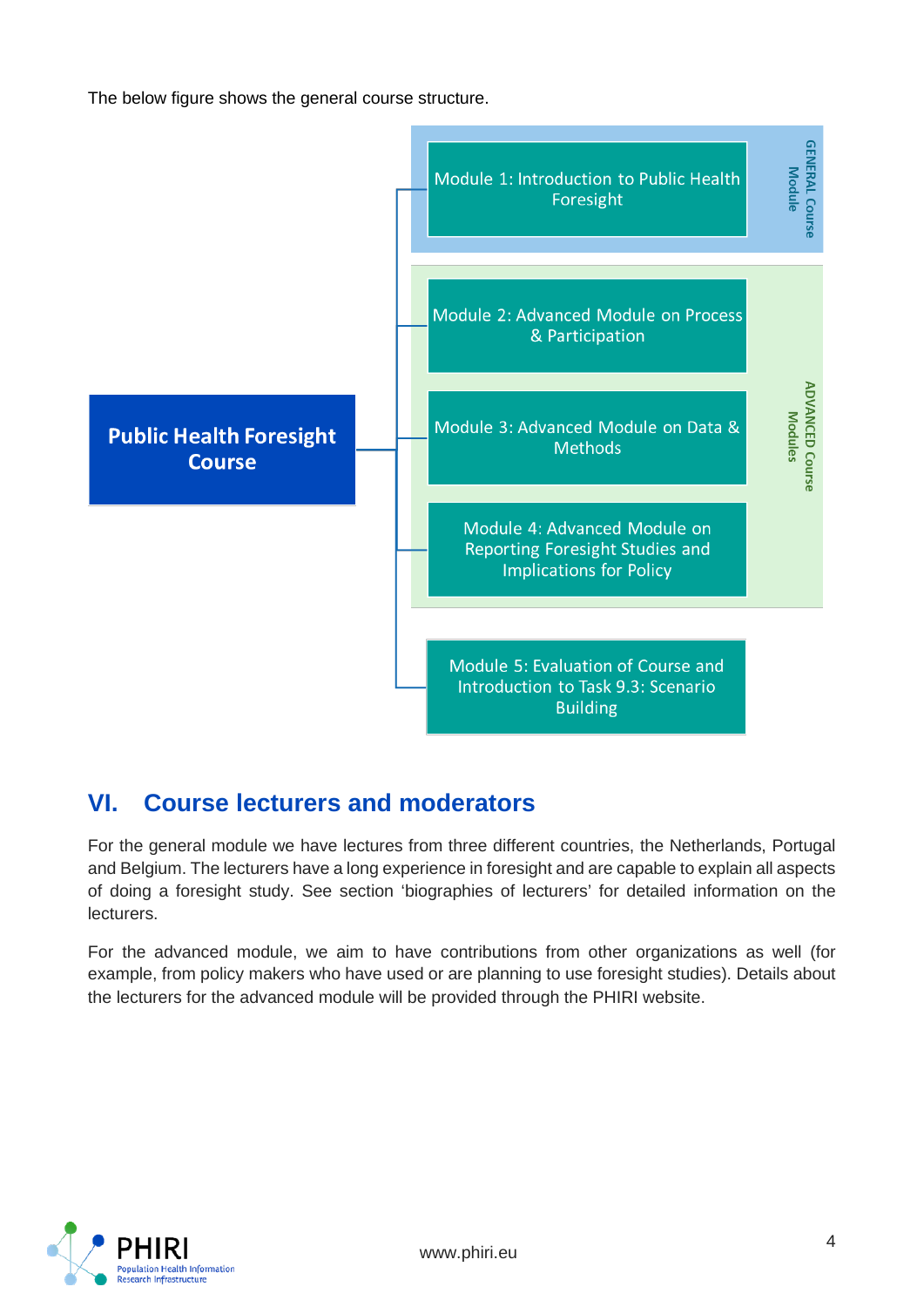## <span id="page-5-0"></span>**VII. Detailed description of the modules**

## <span id="page-5-1"></span>**A. General Module: Introduction to Public Health Foresight**

This module gives a general overview of various aspects of doing a foresight study. It covers the three elements: Purpose & Methodology (why and how?), Process & Participation (how and with whom?) and Product and communication (what and for whom?).

| <b>Overview general module</b>                                                                                                                                                                                                                                                                                                                                                      |  |  |  |  |
|-------------------------------------------------------------------------------------------------------------------------------------------------------------------------------------------------------------------------------------------------------------------------------------------------------------------------------------------------------------------------------------|--|--|--|--|
| <b>Module 1</b>                                                                                                                                                                                                                                                                                                                                                                     |  |  |  |  |
| <b>Lecturers</b>                                                                                                                                                                                                                                                                                                                                                                    |  |  |  |  |
| Henk Hilderink (RIVM), Luís Lapão (UNL), Marie Delnord (Sciensano)                                                                                                                                                                                                                                                                                                                  |  |  |  |  |
| <b>Learning Objectives</b>                                                                                                                                                                                                                                                                                                                                                          |  |  |  |  |
| Provide a general introduction to what Public Health Foresight is.                                                                                                                                                                                                                                                                                                                  |  |  |  |  |
| To provide participants with basic definitions and terminology.                                                                                                                                                                                                                                                                                                                     |  |  |  |  |
| <b>Content (brief summary)</b>                                                                                                                                                                                                                                                                                                                                                      |  |  |  |  |
| This module focuses on providing participants an introduction to basic concepts and definitions in<br>Public Health Foresight. This module covers three elements:                                                                                                                                                                                                                   |  |  |  |  |
| 1. Purpose & Methodology (why and how?)                                                                                                                                                                                                                                                                                                                                             |  |  |  |  |
| Why: Understanding uncertainty                                                                                                                                                                                                                                                                                                                                                      |  |  |  |  |
| How: Six Step approach<br>$\bullet$                                                                                                                                                                                                                                                                                                                                                 |  |  |  |  |
| Examples of population health foresight studies<br>$\bullet$                                                                                                                                                                                                                                                                                                                        |  |  |  |  |
| 2. Process & Participation (how and with whom?)                                                                                                                                                                                                                                                                                                                                     |  |  |  |  |
| Normative uncertainties<br>$\bullet$                                                                                                                                                                                                                                                                                                                                                |  |  |  |  |
| <b>Involving Stakeholders</b><br>$\bullet$                                                                                                                                                                                                                                                                                                                                          |  |  |  |  |
| Data and analysis<br>$\bullet$                                                                                                                                                                                                                                                                                                                                                      |  |  |  |  |
| 3. Product and communication (what and for whom?)<br>Population health reporting and evidence-informed policy making                                                                                                                                                                                                                                                                |  |  |  |  |
|                                                                                                                                                                                                                                                                                                                                                                                     |  |  |  |  |
| Knowledge translation<br>$\bullet$                                                                                                                                                                                                                                                                                                                                                  |  |  |  |  |
| Options for products (report, website, infographics)<br>$\bullet$                                                                                                                                                                                                                                                                                                                   |  |  |  |  |
| Data-information-knowledge-wisdom pyramid<br>$\bullet$                                                                                                                                                                                                                                                                                                                              |  |  |  |  |
| Policy cycle and evidence-informed policy making<br>$\bullet$                                                                                                                                                                                                                                                                                                                       |  |  |  |  |
| <b>Training methodologies</b>                                                                                                                                                                                                                                                                                                                                                       |  |  |  |  |
| Lectures, interactive exercises and discussion (plenary and break out groups).                                                                                                                                                                                                                                                                                                      |  |  |  |  |
| A set of materials will be provided before the course started. Additional materials will be shared                                                                                                                                                                                                                                                                                  |  |  |  |  |
| during the course.                                                                                                                                                                                                                                                                                                                                                                  |  |  |  |  |
| <b>Learning Materials</b>                                                                                                                                                                                                                                                                                                                                                           |  |  |  |  |
| For course preparation                                                                                                                                                                                                                                                                                                                                                              |  |  |  |  |
| https://www.oecd.org/strategic-foresight/                                                                                                                                                                                                                                                                                                                                           |  |  |  |  |
| https://www.rivm.nl/en/foresight-studies                                                                                                                                                                                                                                                                                                                                            |  |  |  |  |
| The Dutch Public Health Foresight Study 2018: an example of a comprehensive foresight exercise                                                                                                                                                                                                                                                                                      |  |  |  |  |
| <b>Further reading materials</b>                                                                                                                                                                                                                                                                                                                                                    |  |  |  |  |
| - Verschuuren, M., Hilderink, H.B.M., Vonk, R.A.A., The Dutch Public Health Foresight Study 2018:<br>an example of a comprehensive foresight exercise. European Journal of Public Health. Volume 30;<br>Issue 1, February 2020, pp.30-35, https://doi.org/10.1093/eurpub/ckz200<br>- Ferreira Maia, M.J. Foresight Exercises as a tool for decision-making: the example of two case |  |  |  |  |



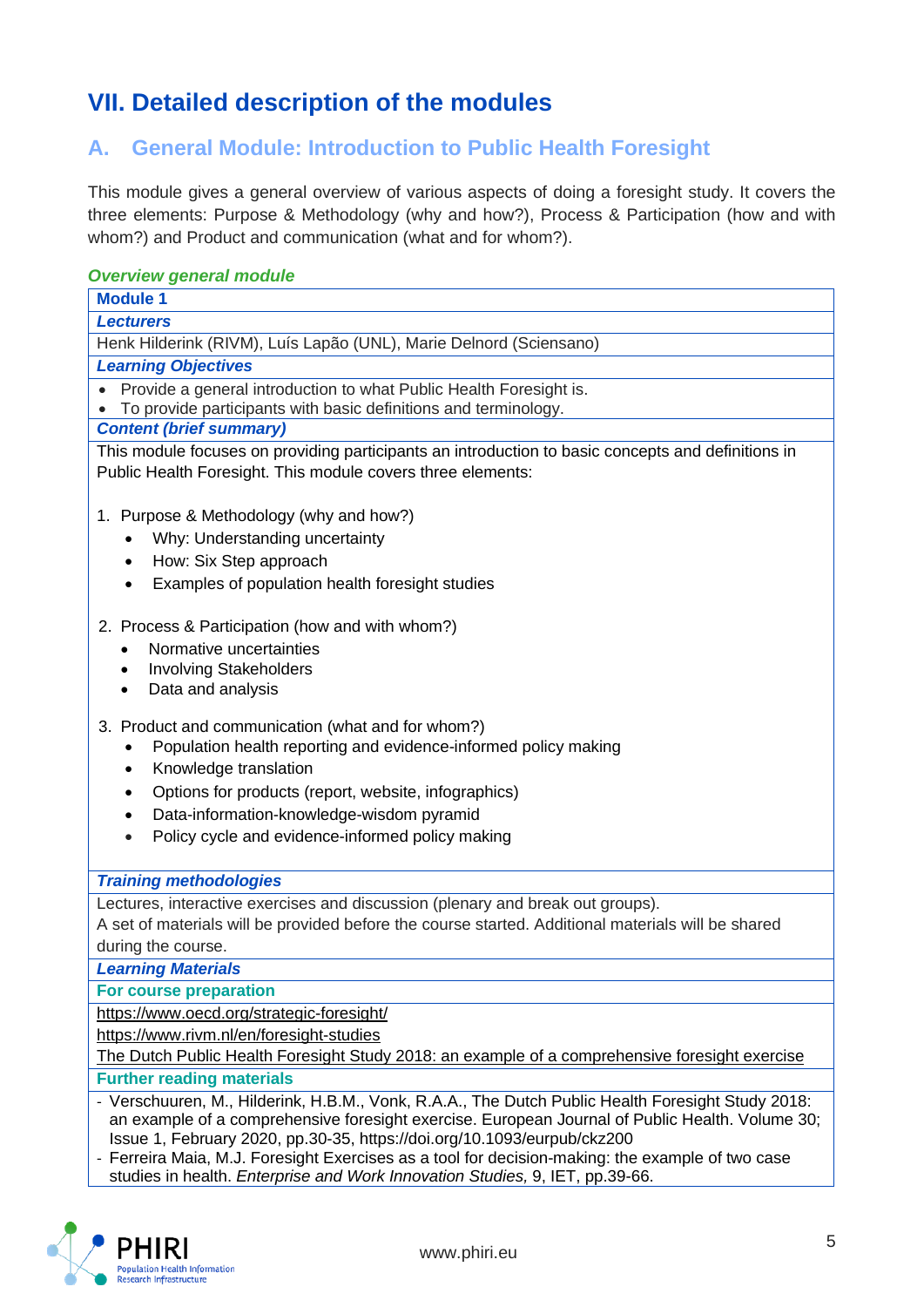- Graham ID, Logan J, Harrison MB, Straus SE, Tetroe J, Caswell W, Robinson N. Lost in knowledge translation: time for a map? J Contin Educ Health Prof. 2006 Winter;26(1):13-24. doi: 10.1002/chp.47. PMID: 16557505.
- Blessing V, Davé A, Varnai P. Evidence on mechanisms and tools for use of health information for decision-making. Copenhagen: WHO Regional Office for Europe; 2017 (Health Evidence Network (HEN) synthesis report 54): https://www.euro.who.int/\_\_data/assets/pdf\_file/0011/351947/HENsynthesis-report-54.pdf
- Mayer, R.E., Fiorella, L. & Stull, A. Five ways to increase the effectiveness of instructional video. Education Tech Research Dev 68, 837–852 (2020). https://doi.org/10.1007/s11423-020-09749-6
- Marie Delnord, F Tille, L A Abboud, D Ivankovic, H Van Oyen, How can we monitor the impact of national health information systems? Results from a scoping review, European Journal of Public Health, Volume 30, Issue 4, August 2020, Pages 648–659,<https://doi.org/10.1093/eurpub/ckz164>
- Gregório J, Cavaco A, Lapão LV. A scenario-planning approach to human resources for health: the case of community pharmacists in Portugal. Human resources for health. 2014 Dec;12(1):1-3.
- Lapão LV. The future of healthcare: the impact of digitalization on healthcare services performance. In The Internet and Health in Brazil 2019 (pp. 435-449). Springer, Cham.
- Rees GH, Crampton P, Gauld R, MacDonell S. The promise of complementarity: using the methods of foresight for health workforce planning. Health services management research. 2018 May;31(2):97-105.

#### *Course evaluation*

At the end of the general module, participants will receive an evaluation form (survey) and will be requested to give their input and feedback on what they want to learn to further develop the following (tailored) modules.

This general module was given in sessions of 4 hours each. This session took place on three dates: 25th March 2021, 15th April 2021, 22nd April 2021.

#### *Program general module*

Thursday 1 (25/03/2021), Thursday 2 (15/04/2021), Thursday 3 (22/04/2021)

| Time (CET)      | What                                      | <b>Description</b>                                                                            | Who                   |
|-----------------|-------------------------------------------|-----------------------------------------------------------------------------------------------|-----------------------|
| $10:00 - 10:10$ | Welcome                                   | Introduction of the general module<br>objectives, participants                                | Mariken Tijhuis       |
| $10:10 - 10:20$ | Exercise: Thinking<br>about the future    | Mental move to the future<br>(headline exercise)                                              | <b>Henk Hilderink</b> |
| $10:20 - 10:45$ | 1A: Purpose and<br>methodology            | Participants will learn why and how<br>foresight studies are done                             | <b>Henk Hilderink</b> |
| $10:45 - 11:15$ | Exercise: DESTEP,<br>Incl. reporting back | List the most important driving forces<br>and trends                                          | <b>Henk Hilderink</b> |
| $11:15 - 12:00$ | 1B: Examples of<br>Foresight studies      | The results of the inventory of Task<br>9.1 will be presented                                 | Luís Lapão            |
| $12:00 - 12:30$ | <b>Break</b>                              |                                                                                               |                       |
| $12:30 - 12:45$ | <b>Exercise Values</b>                    | Participants will learn about different<br>values and normative aspects<br>regarding health   | <b>Henk Hilderink</b> |
| $12:45 - 13:15$ | 1C: Process and<br>participation          | Overview of the process of doing a<br>foresight study (general),<br>stakeholders, data needs. | <b>Henk Hilderink</b> |
| $13:15 - 13:20$ | 1D: Exercise:<br>Knowledge Translation    | Participants will interactively discuss<br>various forms of knowledge<br>translation          | Marie Delnord         |
| $13:20 - 13:50$ | Products and<br>communication             | Target audience, DIKW pyramid,<br>Knowledge transfer                                          | Marie Delnord         |

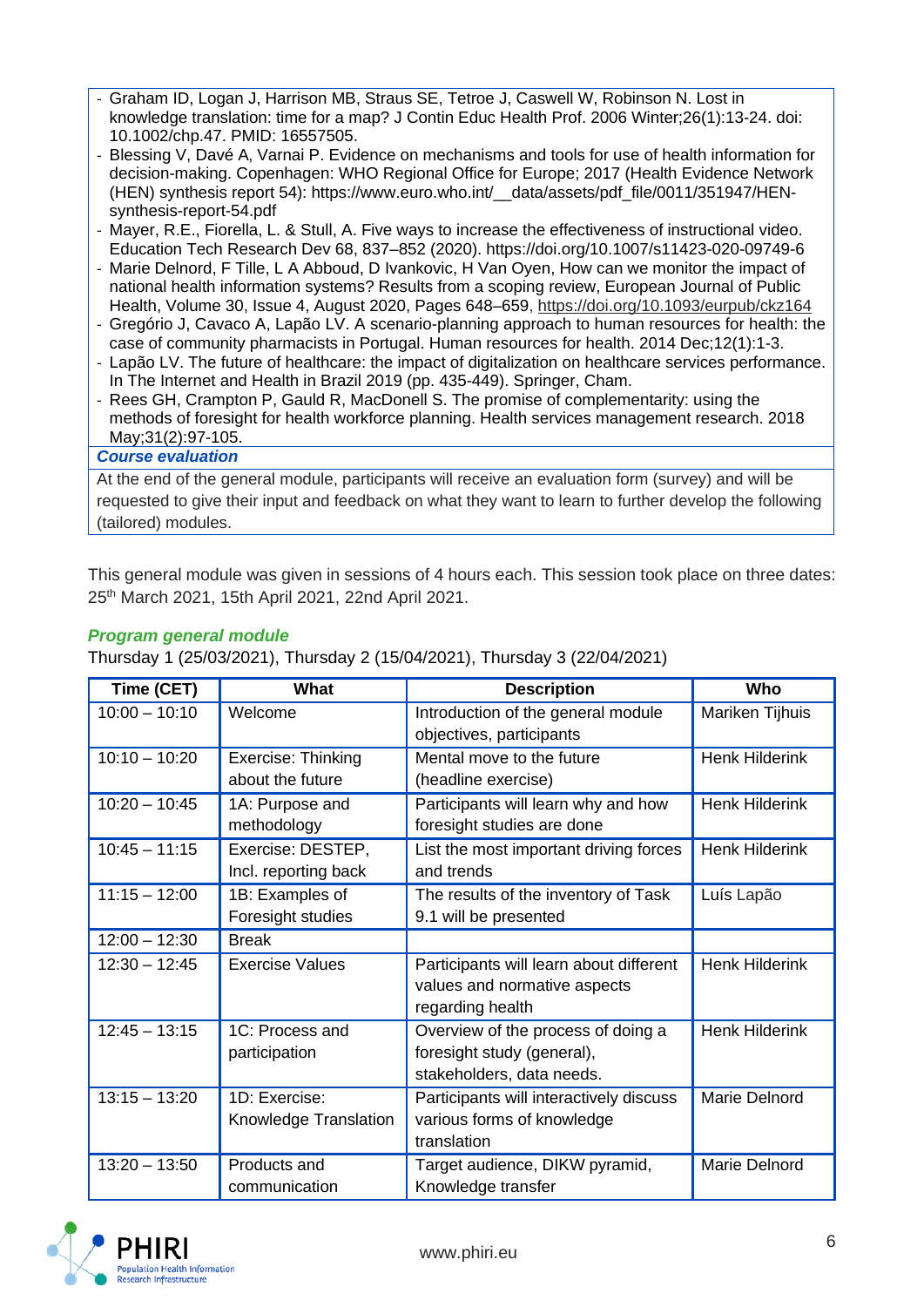<span id="page-7-0"></span>

| $13:50 - 14:00$ | Next steps               | Feedback round and overview of<br>following modules                     | Mariken Tijhuis |
|-----------------|--------------------------|-------------------------------------------------------------------------|-----------------|
| 14:00-14:30     | Open space<br>networking | Time to meet participants/lecturers,<br>ask questions or discuss topics | All             |

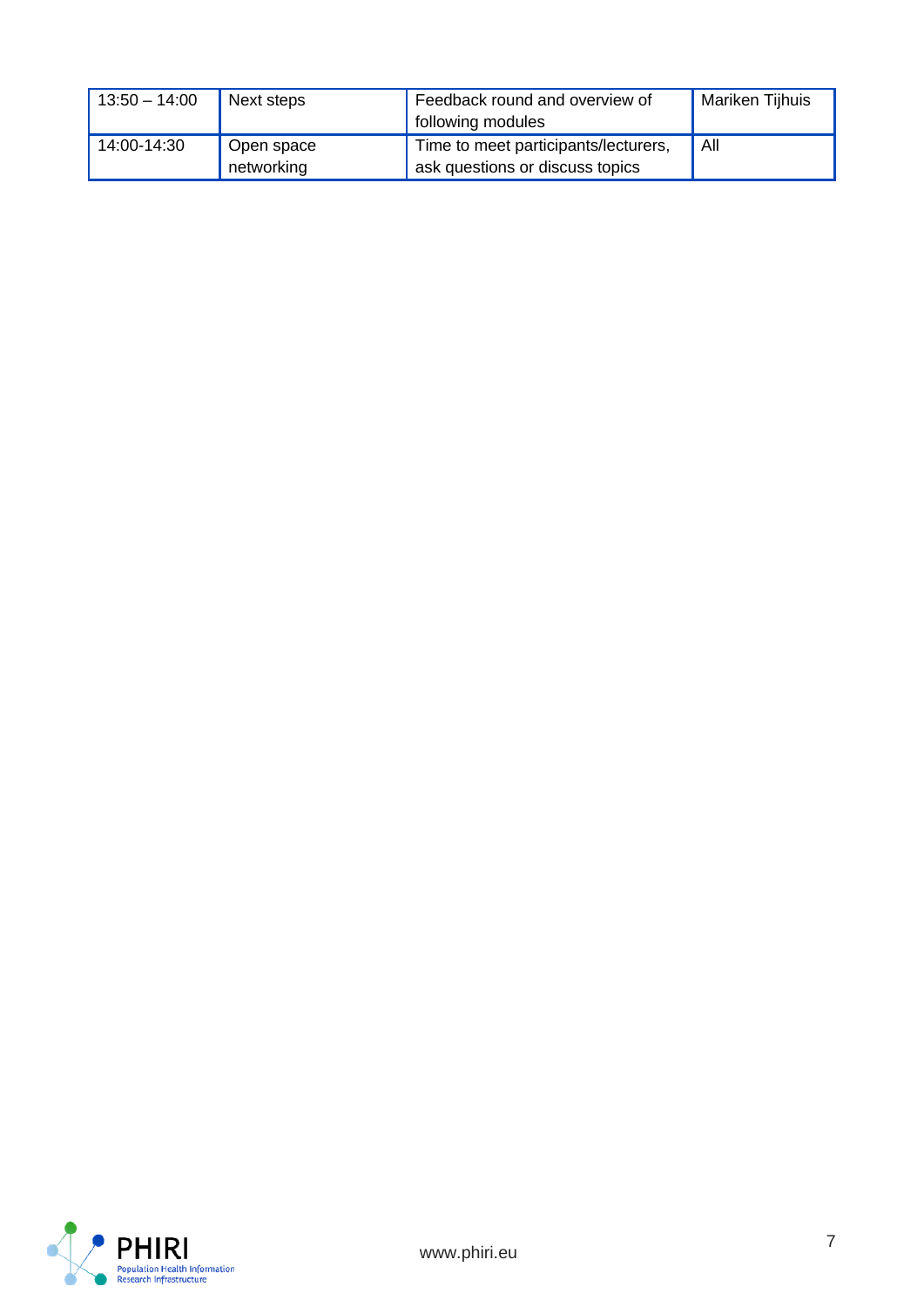## **B. Advanced Modules: In depth modules on specific foresight topics**

## **Module 2: Advanced Module on Process and Participation**

This module aims to provide further information on understanding the value of foresight studies, define its aims and objectives, and the importance of the participation of different stakeholders.

#### *Overview Module 2*

| <b>Module 2</b>                                                                                                                                                                              |  |  |  |  |
|----------------------------------------------------------------------------------------------------------------------------------------------------------------------------------------------|--|--|--|--|
| <b>Lecturers</b>                                                                                                                                                                             |  |  |  |  |
| Henk Hilderink (RIVM), Caroline Costongs (EuroHealthNet), Luís Lapão (UNL)                                                                                                                   |  |  |  |  |
| <b>Learning Objectives</b>                                                                                                                                                                   |  |  |  |  |
| Understanding the scientific and policy value of foresight studies<br>$\bullet$                                                                                                              |  |  |  |  |
| Knowing how to define foresight objectives and aims<br>$\bullet$                                                                                                                             |  |  |  |  |
| Understanding different (policy) perspectives to consider these in a Foresight study<br>$\bullet$                                                                                            |  |  |  |  |
| Knowing techniques for involving different stakeholders<br>$\bullet$                                                                                                                         |  |  |  |  |
| Identifying different governance structures                                                                                                                                                  |  |  |  |  |
| <b>Content (brief summary)</b>                                                                                                                                                               |  |  |  |  |
| This module focuses on providing participants in-depth information on the process, resources,<br>considerations and steps to consider when carrying out foresight studies for Public Health. |  |  |  |  |
|                                                                                                                                                                                              |  |  |  |  |
| 1. Summary of introduction to Foresight module                                                                                                                                               |  |  |  |  |
| 6-Step approach in Foresight<br>$\bullet$                                                                                                                                                    |  |  |  |  |
| Process of conducting Foresight Studies (Governance, stakeholders)<br>$\bullet$                                                                                                              |  |  |  |  |
| Resources and considerations                                                                                                                                                                 |  |  |  |  |
|                                                                                                                                                                                              |  |  |  |  |
| 2.<br>General process                                                                                                                                                                        |  |  |  |  |
| Why we should do foresight in public health?                                                                                                                                                 |  |  |  |  |
| General overview of conducting a PHFS<br>Focus on two examples of existing foresight studies                                                                                                 |  |  |  |  |
|                                                                                                                                                                                              |  |  |  |  |
| 3.<br>Process; involvement of stakeholders                                                                                                                                                   |  |  |  |  |
| Importance of stakeholder engagement<br>$\bullet$                                                                                                                                            |  |  |  |  |
| Examples of stakeholder engagements<br>$\bullet$                                                                                                                                             |  |  |  |  |
| Different values/perspectives<br>$\bullet$                                                                                                                                                   |  |  |  |  |
| Stakeholders participation (why, whom, why)<br>$\bullet$                                                                                                                                     |  |  |  |  |
| o Mapping stakeholders                                                                                                                                                                       |  |  |  |  |
|                                                                                                                                                                                              |  |  |  |  |
| <b>Training methodologies</b>                                                                                                                                                                |  |  |  |  |
| Lectures, interactive exercises and discussion (plenary and break out groups).                                                                                                               |  |  |  |  |
| A set of materials will be provided before the course started.                                                                                                                               |  |  |  |  |
| <b>Learning Materials</b>                                                                                                                                                                    |  |  |  |  |
| For course preparation                                                                                                                                                                       |  |  |  |  |
| Participants will be asked to prepare an assignment before this advanced module. This                                                                                                        |  |  |  |  |
| assignment and accompanying material will be sent 1-2 weeks in advance.                                                                                                                      |  |  |  |  |
| <b>Further reading materials</b>                                                                                                                                                             |  |  |  |  |
| Gregório, J., Cavaco, A. & Velez Lapão, L. (2014) A scenario-planning approach to human<br>resources for health: the case of community pharmacists in Portugal. Hum Resour Health            |  |  |  |  |
| 12, 58. https://doi.org/10.1186/1478-4491-12-58                                                                                                                                              |  |  |  |  |
| UEG Research (2014) Healthcare in Europe: Scenarios and implications for digestive and<br>$\overline{\phantom{0}}$                                                                           |  |  |  |  |
| liver diseases. Link to pdf: 8c6744c9d42ec2cb9e8885b54ff744d0.pdf (ueg.eu)                                                                                                                   |  |  |  |  |
| RIVM (2020) Public Health Foresight Study, the light of COVID-19. Link to website: Public                                                                                                    |  |  |  |  |

[Health Foresight study, the light of COVID-19 | Volksgezondheid Toekomst Verkenning](https://www.volksgezondheidtoekomstverkenning.nl/english)

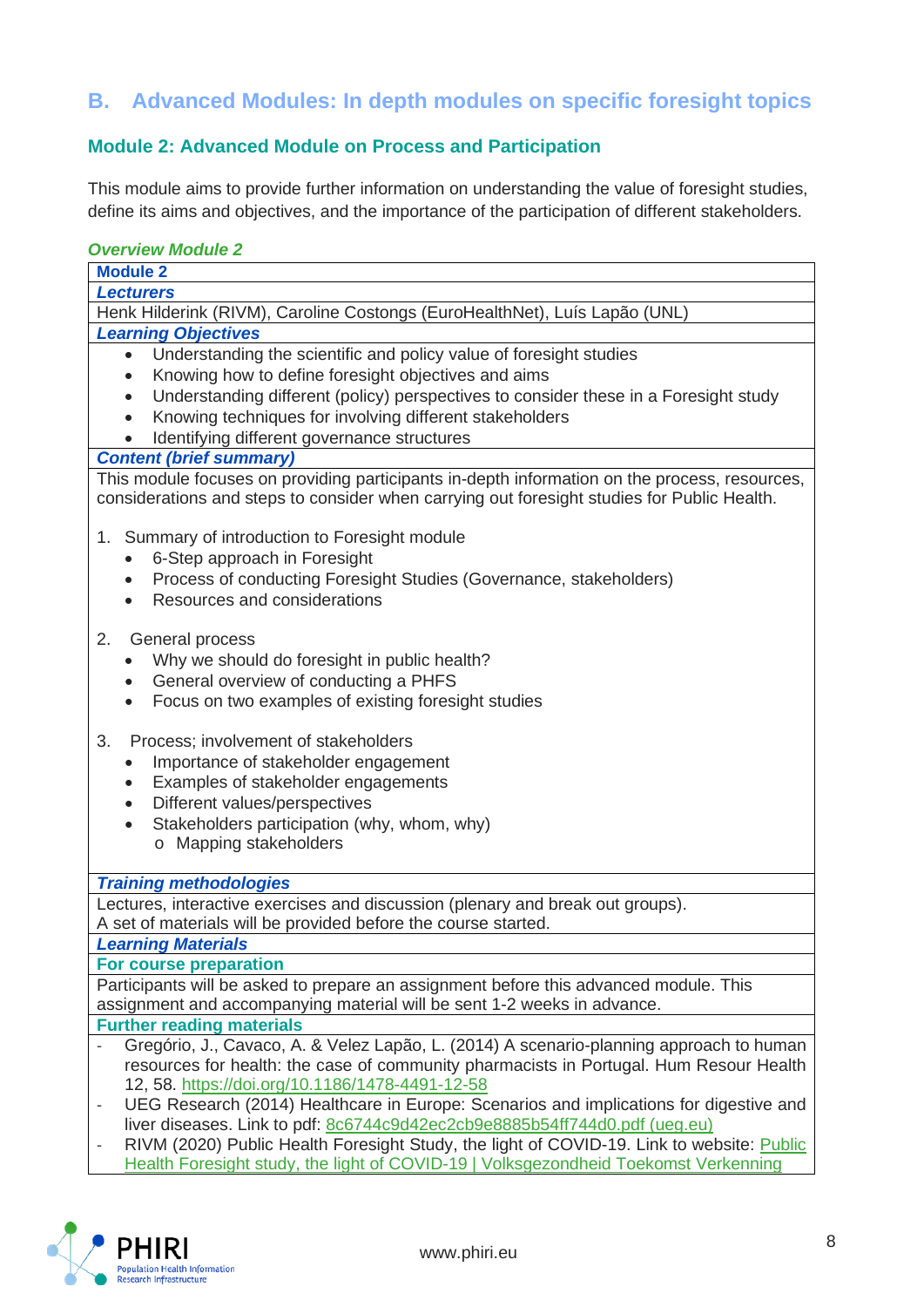- MNP (2008) Stakeholder Participation Guidance for the Netherlands Environmental Assesment Agency, Main document. Link to pdf: <https://www.pbl.nl/sites/default/files/downloads/550032007.pdf>

#### *Course evaluation*

At the end of this advanced module, participants will receive an evaluation form (survey) and will be requested to give their input and feedback.

Participants will be invited to complete a concise report (a template) to assimilate the knowledge of the three advanced modules. In Module 2, participants will define the objectives and aims, and mapping of stakeholders for their own Foresight Study.

This advanced module will be given in sessions of 3 hours each. This session will be offered on two dates:  $20^{th}$  May 2021 and  $25^{th}$  May 2021.

#### *Program Module 2*

20<sup>th</sup> May 2021 and 25<sup>th</sup> May 2021.

| Time (CET)      | <b>What</b>                                                       | <b>Description</b>                                                                                                             | Who                           |
|-----------------|-------------------------------------------------------------------|--------------------------------------------------------------------------------------------------------------------------------|-------------------------------|
| $09:30 - 09:40$ | <b>Welcome and Opening</b>                                        | Introduction of the Module 2 -<br>objectives, participants                                                                     | Mariken Tijhuis               |
| $09:40 - 09:55$ | A. Summary of<br>Module 1                                         | Brief summary of the general module<br>on process and participation                                                            | <b>Henk Hilderink</b>         |
| $09:55 - 10:05$ | B. General: Process &<br>participation                            | Participants will learn about<br>objectives, governance, and scoping<br>of foresight studies                                   | <b>Henk Hilderink</b>         |
|                 | C. Examples                                                       | Examples used for the homework<br>are discussed: Dutch PHFS and D&L<br>2040                                                    | Luís Lapão,<br>Marit de Vries |
| $10:20 - 10:45$ | Exercise 1                                                        | Formulating objective and target<br>groups                                                                                     | <b>Henk Hilderink</b>         |
| $10:45 - 10:55$ | <b>Break</b>                                                      |                                                                                                                                |                               |
| $10:55 - 11:35$ | D. Process and<br>involvement of<br>stakeholders:<br>introduction | Participants will learn about different<br>stakeholders and their relevance in<br>fore sight studies                           | <b>Henk Hilderink</b>         |
|                 | Exercise 2 (15min)                                                | Values, coalitions, and enemies                                                                                                | <b>Henk Hilderink</b>         |
|                 | E. Examples (10min)                                               | Examples from WP9.1 on<br>involvement of stakeholders will be<br>presented                                                     | Luís Lapão                    |
| $11:35 - 12:00$ | Exercise 3                                                        | Mapping stakeholders                                                                                                           | <b>Henk Hilderink</b>         |
| 12:00 - 12:20   | F. Experience from<br>EuroHealthNet<br>(20min)                    | Participants will get perspectives<br>from EUHealthNet on process and<br>participation of stakeholders in a<br>foresight study | Caroline<br>Costongs          |
| $12:20 - 12:30$ | Further considerations<br>and closure                             | Feedback round and overview of<br>following modules                                                                            | Mariken Tijhuis               |

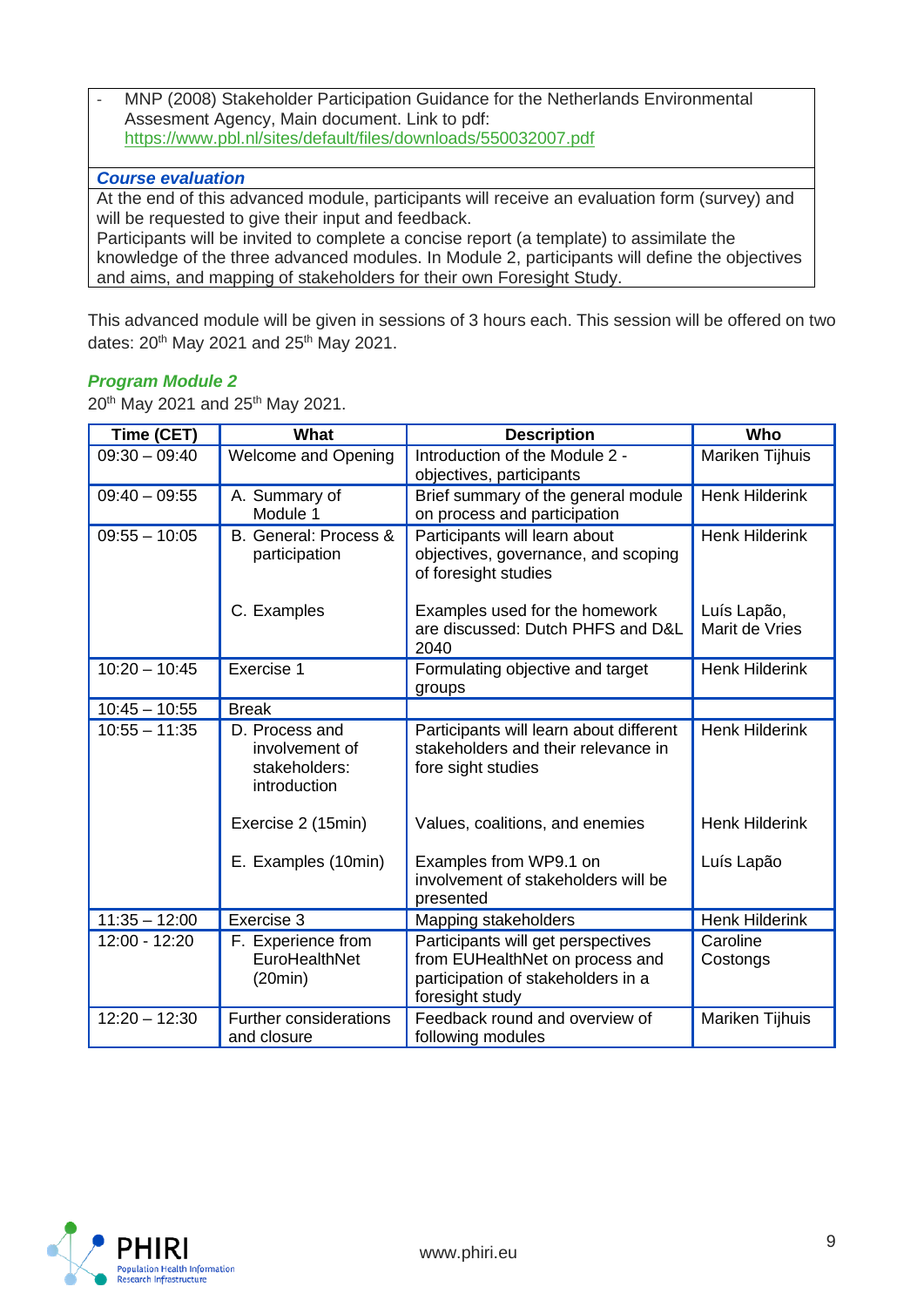#### **Module 3: Advanced Module on Data & Methods**

This module will provide further information to identify the data and information necessary to carry out foresight studies, understanding different methods used, data analysis and interpretation of results.

#### *Overview Module 3*

| טקו יוסיי וווטעשוס                                                                           |  |  |  |  |
|----------------------------------------------------------------------------------------------|--|--|--|--|
| <b>Module 3</b>                                                                              |  |  |  |  |
| <b>Lecturers</b>                                                                             |  |  |  |  |
| Henk Hilderink (RIVM), UNL (TBC), Eurostat (TBC)                                             |  |  |  |  |
| <b>Learning Objectives</b>                                                                   |  |  |  |  |
| Identify the most important future trends                                                    |  |  |  |  |
| Understand the different methods used in foresight studies, their importance and             |  |  |  |  |
| applications                                                                                 |  |  |  |  |
| Identify the data necessary to carry out foresight studies                                   |  |  |  |  |
| <b>Content (brief summary)</b>                                                               |  |  |  |  |
| Summary of introduction to Foresight module<br>1 <sub>1</sub>                                |  |  |  |  |
| 6-Step approach in Foresight<br>$\bullet$                                                    |  |  |  |  |
| DESTEP approach and conceptual model<br>$\bullet$                                            |  |  |  |  |
| Data, tools and instruments<br>$\bullet$                                                     |  |  |  |  |
| For impact broad definition of health<br>$\bullet$                                           |  |  |  |  |
| Conceptual model as thinking model<br>$\bullet$                                              |  |  |  |  |
|                                                                                              |  |  |  |  |
| 2. Scenario Logics                                                                           |  |  |  |  |
| <b>DESTEP</b>                                                                                |  |  |  |  |
| Indicators                                                                                   |  |  |  |  |
| Explaining uncertainty/likelihood and impact<br>$\bullet$                                    |  |  |  |  |
| Different types of scenarios addressing uncertainty<br>$\bullet$                             |  |  |  |  |
|                                                                                              |  |  |  |  |
| 3.<br>Data (determinants, morbidity, mortality, demography)                                  |  |  |  |  |
| Data need for your foresight study                                                           |  |  |  |  |
| Data sources                                                                                 |  |  |  |  |
|                                                                                              |  |  |  |  |
| Data providers (i.e. EUROSTAT)                                                               |  |  |  |  |
| 4. Tools and Instruments for Scenario Analysis and Projection                                |  |  |  |  |
|                                                                                              |  |  |  |  |
| Methods used in health foresight studies<br>$\bullet$                                        |  |  |  |  |
| From quantitative analysis (historical data) to possible futures<br>$\bullet$                |  |  |  |  |
| Projection methods: demographic projection, epidemiological projections, model-<br>$\bullet$ |  |  |  |  |
| based projection                                                                             |  |  |  |  |
|                                                                                              |  |  |  |  |
| <b>Training methodologies</b>                                                                |  |  |  |  |
| Lectures, interactive exercises and discussion (plenary and break out groups).               |  |  |  |  |
| A set of materials will be provided before the course started. Additional materials will be  |  |  |  |  |
| shared during the course. Participants will receive homework to make in preparation for the  |  |  |  |  |
| session.                                                                                     |  |  |  |  |
| <b>Learning Materials</b>                                                                    |  |  |  |  |
| <b>For course preparation</b>                                                                |  |  |  |  |
| Participants will be asked to prepare an assignment before this advanced module. This        |  |  |  |  |
| assignment and accompanying material will be sent 1-2 weeks in advance.                      |  |  |  |  |
|                                                                                              |  |  |  |  |
| <b>Further reading materials</b>                                                             |  |  |  |  |
| Gregório, J., Cavaco, A. & Velez Lapão, L. (2014) A scenario-planning approach to human      |  |  |  |  |
| resources for health: the case of community pharmacists in Portugal. Hum Resour Health       |  |  |  |  |
| 12, 58. https://doi.org/10.1186/1478-4491-12-58                                              |  |  |  |  |

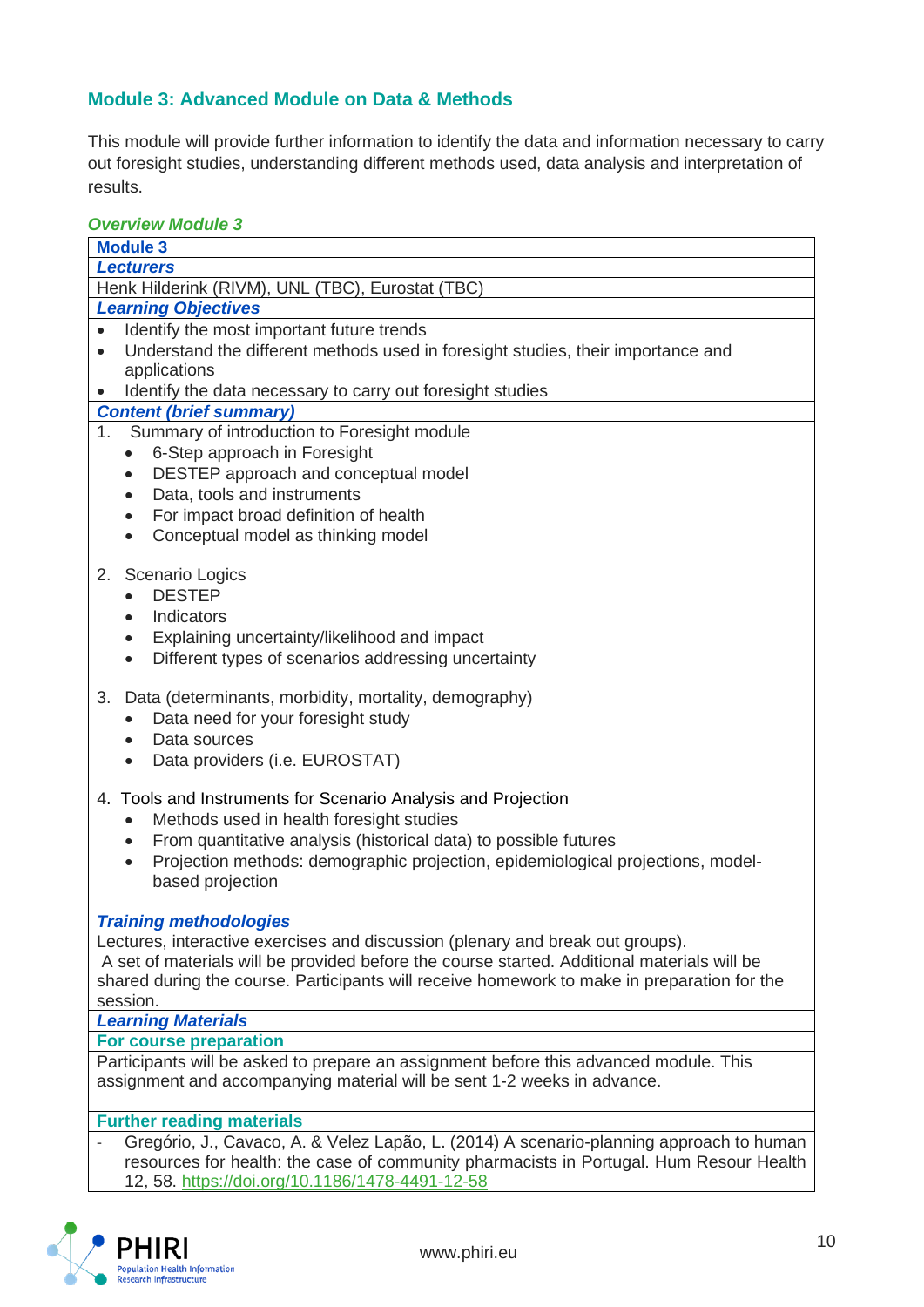| RIVM (2020) Public Health Foresight Study, the light of COVID-19. Link to website: Public     |
|-----------------------------------------------------------------------------------------------|
| Health Foresight study, the light of COVID-19   Volksgezondheid Toekomst Verkenning           |
| <b>Course evaluation</b>                                                                      |
| At the end of this advanced module, participants will receive an evaluation form (survey) and |
| will be requested to give their input and feedback.                                           |

Participants will be invited to complete a concise report (a template) to assimilate the knowledge they will receive throughout the three advanced modules.

This advanced module will be given in sessions of 3 hours each. This session will be offered on two dates:  $25<sup>th</sup>$  June 2021 and  $29<sup>th</sup>$  June 2021.

#### *Program Module 3*

25<sup>th</sup> June 2021 and 29<sup>th</sup> June 2021.

| Time (CET)      | What                                                                                              | <b>Description</b>                                                                                                                                                                   | Who                   |
|-----------------|---------------------------------------------------------------------------------------------------|--------------------------------------------------------------------------------------------------------------------------------------------------------------------------------------|-----------------------|
| $09:30 - 09:40$ | <b>Welcome and Opening</b>                                                                        | Introduction of the Module 3 -<br>objectives, participants                                                                                                                           | Mariken Tijhuis       |
| $09:40 - 10:00$ | A. Summary of<br>Module 1 & Future<br>trends and driving<br>forces, including<br>conceptual model | Brief summary of the general module<br>on data and methods. Participants<br>will be introduces to concepts of<br>future trends and driving forces,<br>including the conceptual model | <b>Henk Hilderink</b> |
| $10:00 - 11:00$ | Exercise 1                                                                                        | DESTEP relevance and uncertainty                                                                                                                                                     | <b>Henk Hilderink</b> |
|                 | B. Scenario logics                                                                                | From DESTEP to the different types<br>of scenarios addressing uncertainty                                                                                                            | <b>Henk Hilderink</b> |
|                 | C. Examples                                                                                       | Examples from WP9.1 on different<br>types of scenarios                                                                                                                               | TBC (UNL)             |
| $11:00 - 11:15$ | <b>Break</b>                                                                                      |                                                                                                                                                                                      |                       |
| $11:15 - 12:25$ | D. Data & indicators                                                                              | Participants will get an overview of<br>different sources of data and<br>considerations on indicators                                                                                | Eurostat (TBC)        |
|                 | Exercise 2                                                                                        | Data mapping                                                                                                                                                                         | <b>Henk Hilderink</b> |
|                 | E. Examples                                                                                       | Examples from WP9.1 on data<br>mapping                                                                                                                                               | TBC (UNL)             |
|                 | F. Tools & instruments                                                                            | Participants will learn about different<br>methods used in foresight studies,<br>including projection methods                                                                        | <b>Henk Hilderink</b> |
| $11:25 - 12:30$ | <b>Further considerations</b><br>and closure                                                      | Feedback round and overview of<br>following modules                                                                                                                                  | Mariken Tijhuis       |

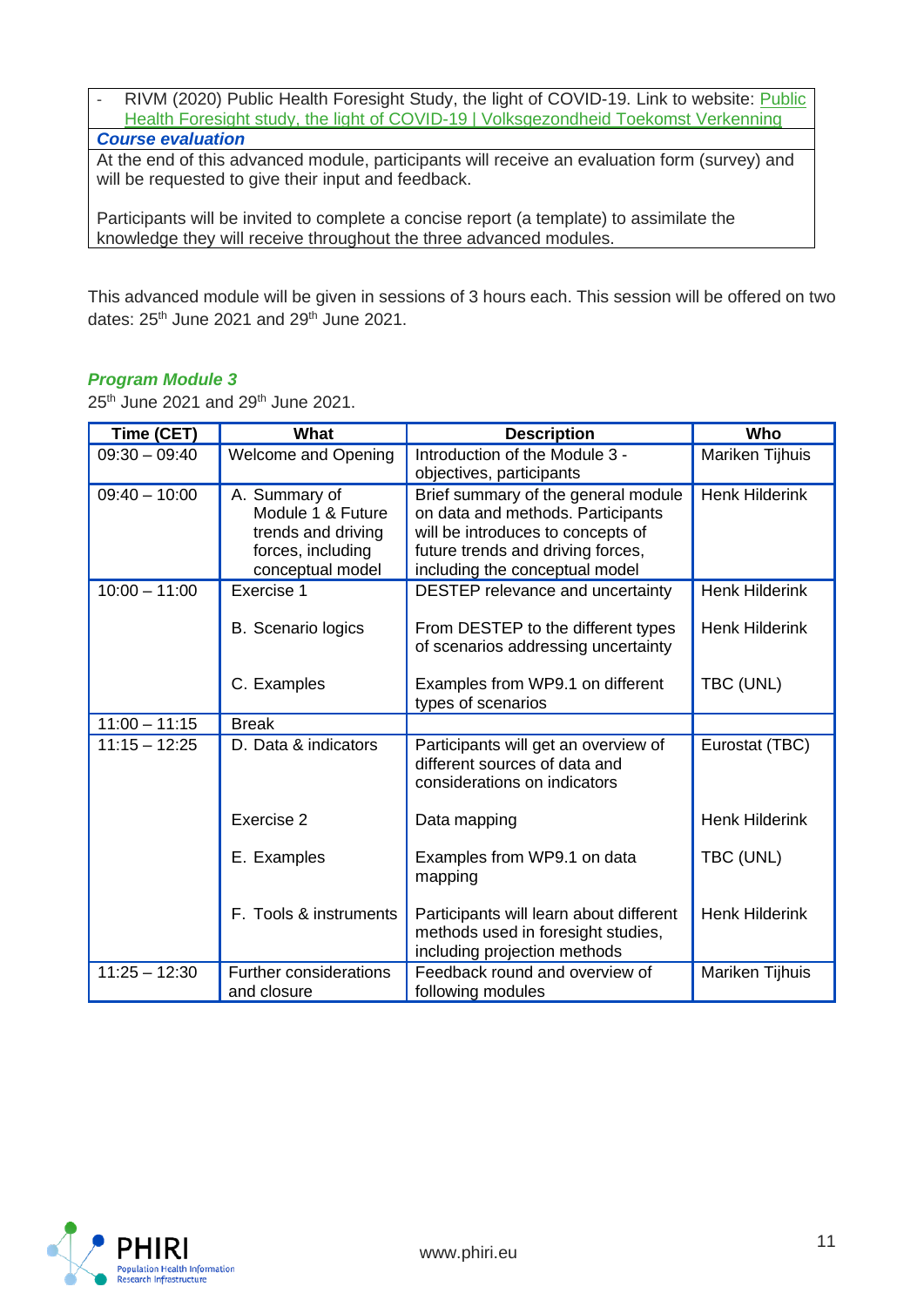#### **Module 4: Advanced Module on Reporting Foresight Studies and Implications for Policy**

The content of the advanced modules has been finetuned with the results of the survey and the feedback of the participants of the general module (See PHIRI WP 9 Delivery 9.1). The content of the last two advanced modules will be further specified based on the evaluation of the first two advanced modules. Possible topics are:

- Population health reporting
	- o Communication modes
	- o Visualization techniques
	- o More in-depth understanding of Knowledge translation
	- o Policy cycle
	- o Policy take up
	- o Measure impact
- Step-by-step: how to set up your foresight study
	- o Synthesis of all previous modules
	- o Practical guidance in doing a foresight study
	- o Making a plan to do your own foresight study

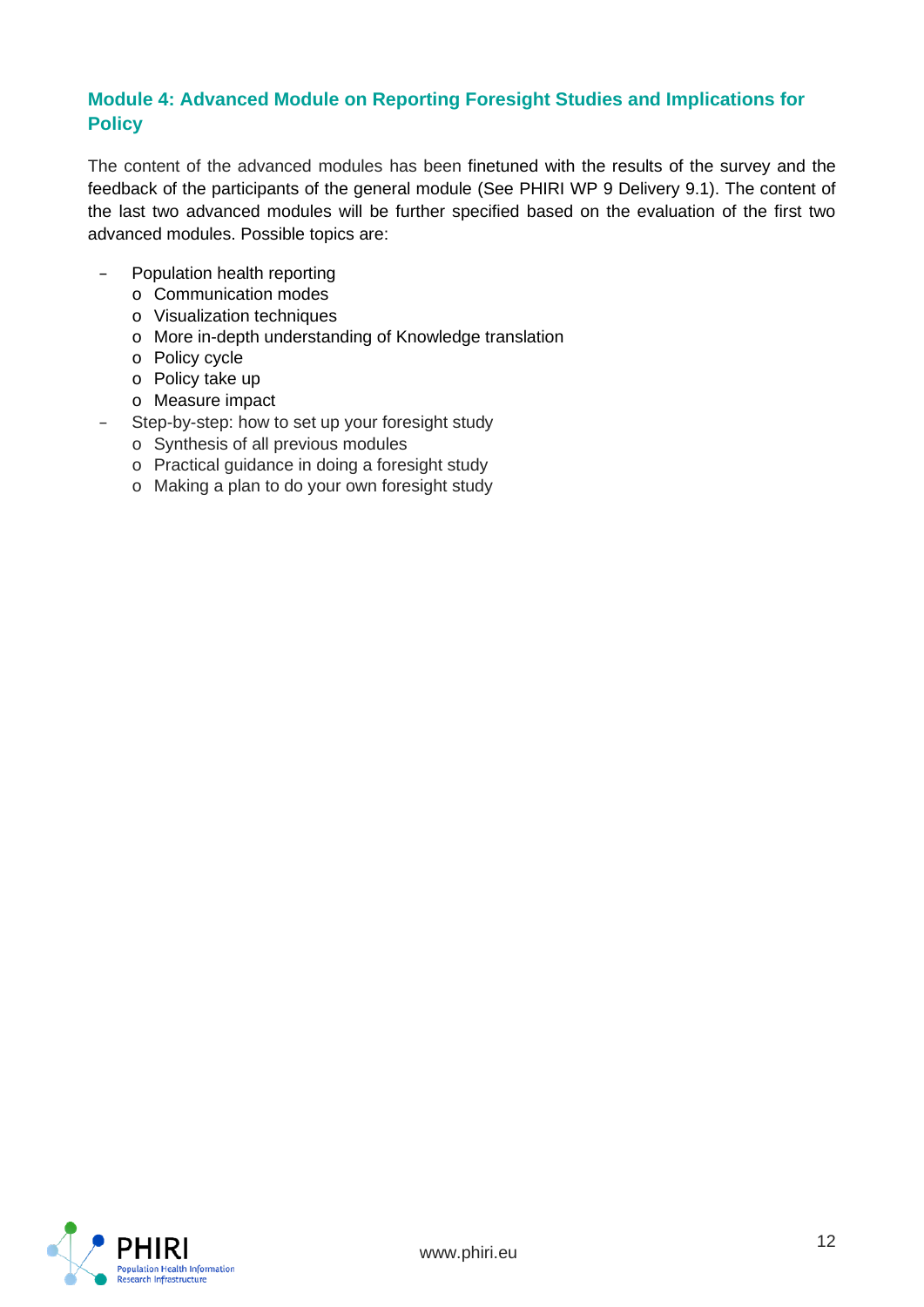## <span id="page-13-0"></span>**VIII. Biographies of Lecturers and Team**

Dr. H.B.M. **(Henk) Hilderink** is Senior Scientific Advisor Population Health Foresight at the Dutch National Institute for Public Health and the Environment (RIVM National Institute for Public Health and the Environment). He studied Mathematics and obtained his PhD in Demography. He has been working at RIVM National Institute for Public Health and the Environment since 2014 and was project leader of two Public Health Foresight Studies. Before that, he worked on various national, European and global scenario studies, such as the Sustainability Outlook, OECD Environmental Outlook and the UNEP Global Environmental Outlook, where he contributed with the modelling of demography and population health. He is also working on Burden of Disease (BoD) estimates for the Netherlands.

**Luís Lapão**, Habilitation, PhD, MSc, Professor of Digital Public Health at Instituto de Higiene e Medicina Tropical at Universidade Nova de Lisboa. Visiting Professor of Healthcare Management at Karolinska Institutet and at Dubai University. Member of the World Health Organization Collaborating Centre for Health Workforce Policy and Planning. He was Director of the PACES program (within the Ministry of Health) in Management and Leadership for Primary Healthcare Managers (2008-10). Auditor of the European Commission on Healthcare Information Systems and Associated Editor of the BMC Medical Informatics and Decision-Making. He is president of the General Council of the Lisbon Nursing School. He works in Digital Public Health, Health innovation and health

information systems, mainly on implementation, Design Science, business models and telemedicine. He is the Principal Investigator in three research projects: INFACT-EU-WP6 (Co-Lead) - Health information flagship training program (2018-2021); HAITool-EEAGrants and Elemental\_Diabetics and PRIMARYCARE@COVID-19. He is author of more than 140 papers and six books.

> **Marie Delnord**, MA MSc, PhD is a EU public health researcher and epidemiologist currently working at Sciensano, the Belgian Institute of Health. Her current research is focused on methods to strengthen population health monitoring, the uptake of data innovations in the health system, and the use of scientific evidence in policy and practice. She is active in several EU projects on cancer, COVID-19, and perinatal health. She holds an MA in Child Development from Tufts University, a MSc in Paediatrics and community health from University College London, a PhD in Epidemiology from Paris Descartes University, and an Executive Diploma in Diplomatic Practice from UNITAR. Prior to joining Sciensano, she was project manager at INSERM, the French National Institute of Health and Medical Research, coordinating a maternal and child health

surveillance network active in 31 countries. She is a Marie-

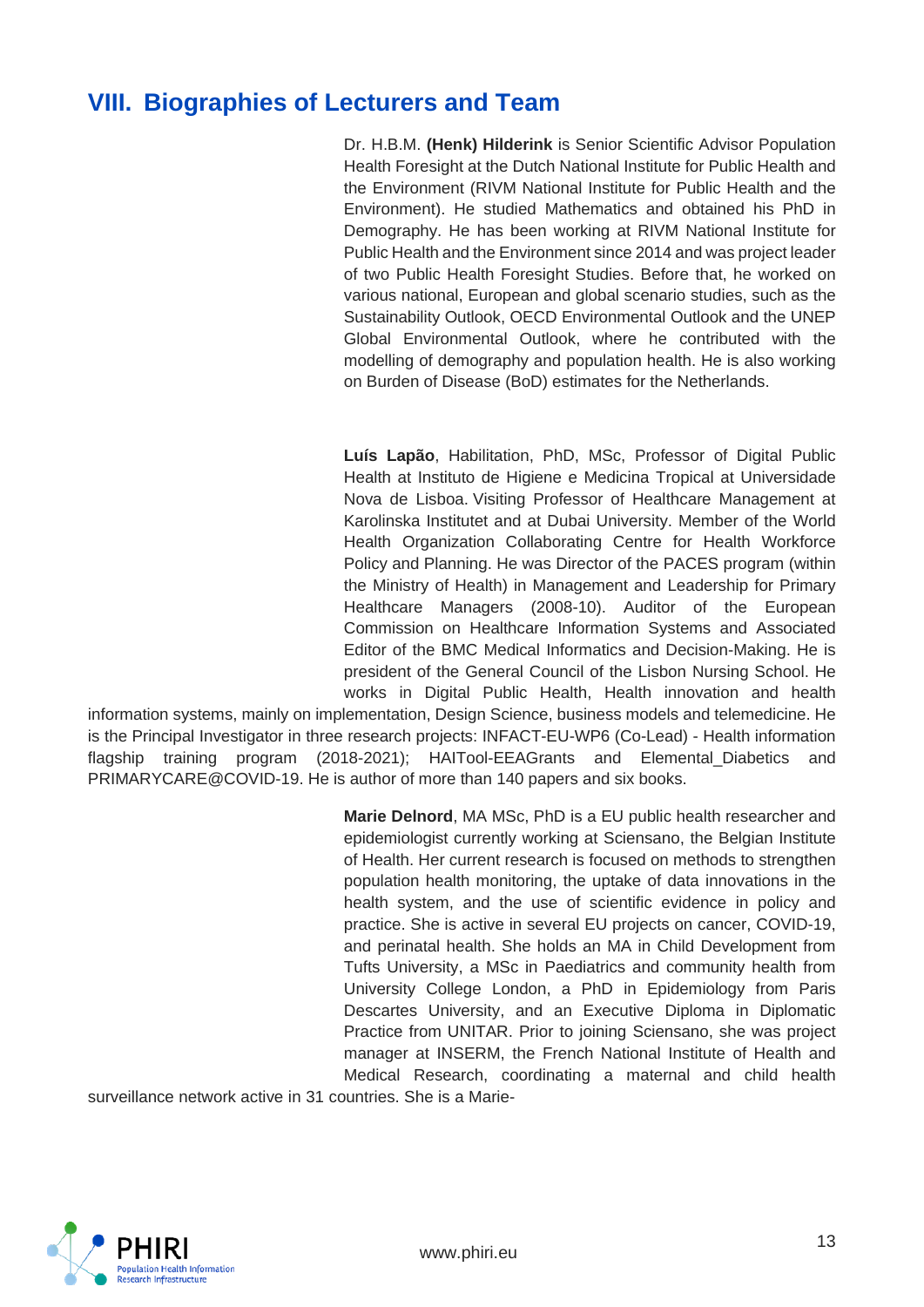

**Caroline Costongs,** MSc is Director of EuroHealthNet, a European Partnership for improving health, equity and wellbeing, based in Brussels (www.eurohealthnet.eu). She leads a multi-disciplinary team that acts on EU and national policy, advocacy, research and capacity building. Caroline represents the Partnership at various European events and platforms of EU Institutions, is part of the WHO Coalition of Partners on strengthening public health services, supports APHEA (Agency on Public Health Accreditation) and is member of the International Congress Council for the 16th World Congress on Public Health in Rome in 2020. Being at EuroHealthNet since 2000, she has facilitated numerous meetings, presented at key events and led many EC co-funded projects on health inequalities, sustainable development, healthy ageing, HiAP, social inclusion and health promotion.



**Dr. Mariken J. Tijhuis**, Dutch National Institute for Public Health and the Environment (RIVM), Dept of Health Knowledge Integration. She contributes to various national and international health information activities aiming to underpin evidence-informed health policies. Among others, she coordinates the Dutch contribution to the EU Joint action on Health Information (InfAct), the EU Population Health Information Research Infrastructure (PHIRI) and the WHO European Health Information Initiative (EHII). Mariken holds a Master's degree in Health Sciences (Maastricht University), a PhD degree in Nutrition (Wageningen University) and is a board-certified post-doctoral epidemiologist. She is interested in a great range of topics from cell to society and inspired by multidisciplinary teamwork. Integration of information and concepts from different scientific areas have been recurring components of her work. Past/current topics include geneenvironment interactions, benefit-risk analysis and health indicators.



**Dr. Daniela Moye Holz,** international health researcher at Dutch National Institute for Public Health and the Environment (RIVM) since 2020. She has a background in Pharmaceutical Chemistry, International Health, and got her PhD in Global Health and Health Policies. She has a mixed background after working in the private pharmaceutical industry, the academia, and the public sector. She has carried out health policy research for the WHO, WHO Collaborating Centres, the OECD, among others. Research interests include health inequalities and inequities, global health policies and the SDGs, access to healthcare and health technologies, and the access and use of health information to inform policy.

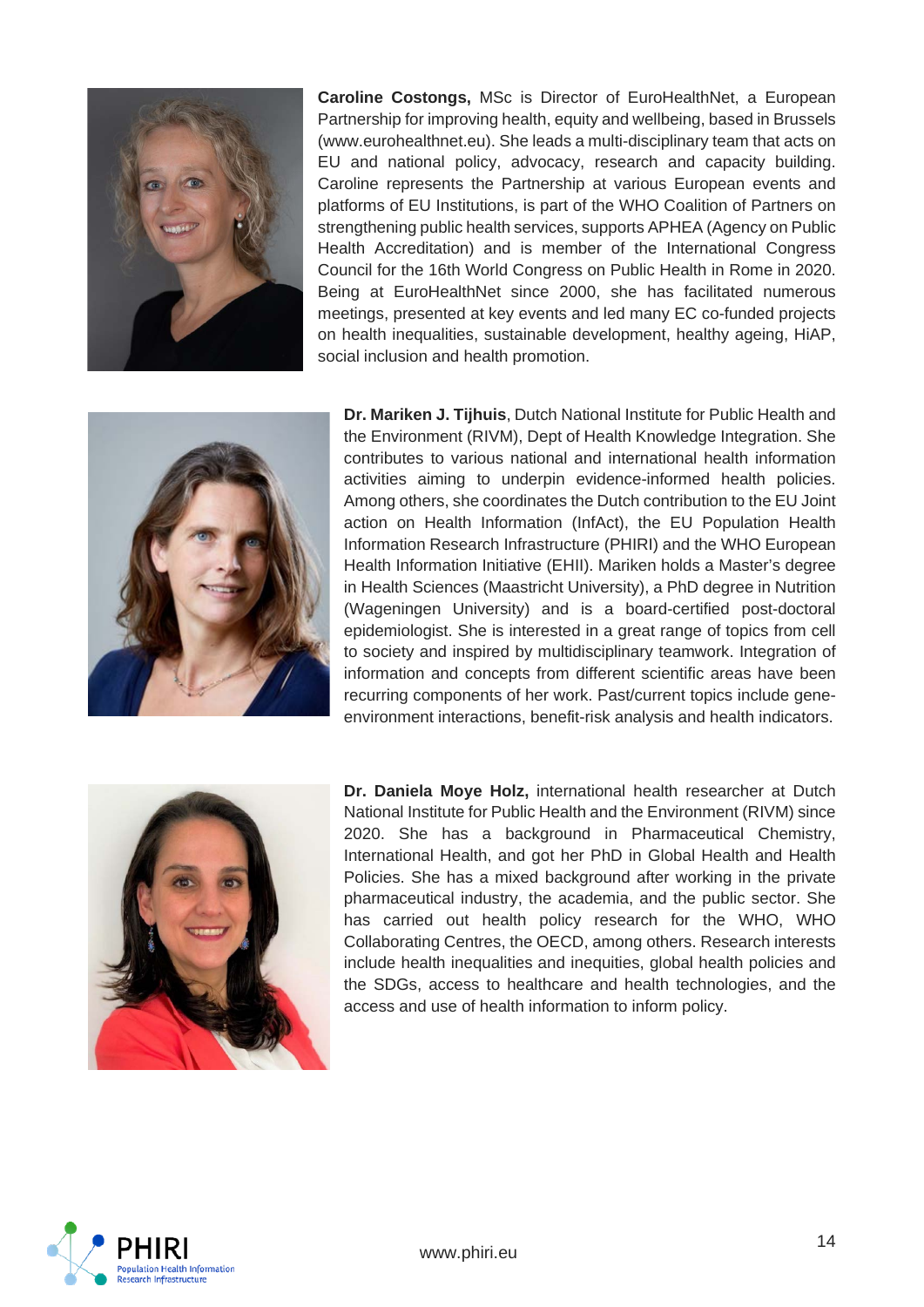

**Marit de Vries**, Msc, is a researcher at the Dutch National Institute for Public Health and the Environment (RIVM), Dept of Health Knowledge Integration, The Netherlands. Marit has a background in Urban Geography and Planning, and has worked as a lecturer at the University of Amsterdam in Human Geography and International Development Studies before she joined the RIVM in 2014. At the RIVM she has contributed to various national and international foresight studies, with a focus on scenario development and expert workshops on future trends. Marit enjoys working in multidisciplinary teams and is interested in a range of research topics, such as Healthy Urban Living, GIS analysis and international and regional differences in health and healthcare.